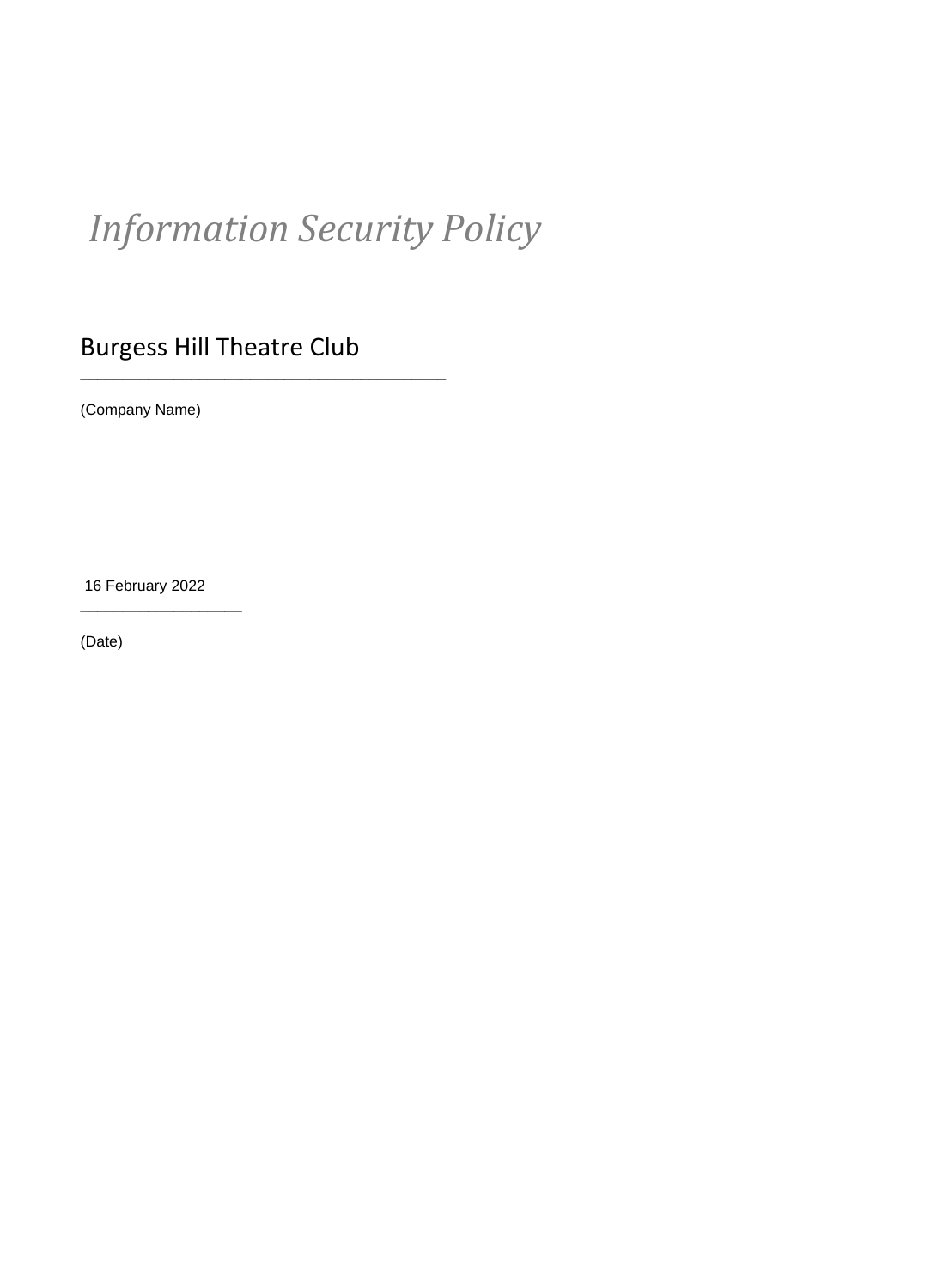## **Contents**

| 1.  |  |  |  |  |  |
|-----|--|--|--|--|--|
| 2.  |  |  |  |  |  |
| 3.  |  |  |  |  |  |
| 4.  |  |  |  |  |  |
| 5.  |  |  |  |  |  |
| 6.  |  |  |  |  |  |
| 7.  |  |  |  |  |  |
| 8.  |  |  |  |  |  |
| 9.  |  |  |  |  |  |
| 10. |  |  |  |  |  |
| 11. |  |  |  |  |  |
| 12. |  |  |  |  |  |
| 13. |  |  |  |  |  |
| 14. |  |  |  |  |  |
| 15. |  |  |  |  |  |
| 16. |  |  |  |  |  |
| 17. |  |  |  |  |  |
| 18. |  |  |  |  |  |
| 19. |  |  |  |  |  |
| 20. |  |  |  |  |  |
| 21. |  |  |  |  |  |
| 22. |  |  |  |  |  |
| 23. |  |  |  |  |  |
| 24. |  |  |  |  |  |
| 25. |  |  |  |  |  |
| 26. |  |  |  |  |  |
| 27. |  |  |  |  |  |
| 28. |  |  |  |  |  |
|     |  |  |  |  |  |
|     |  |  |  |  |  |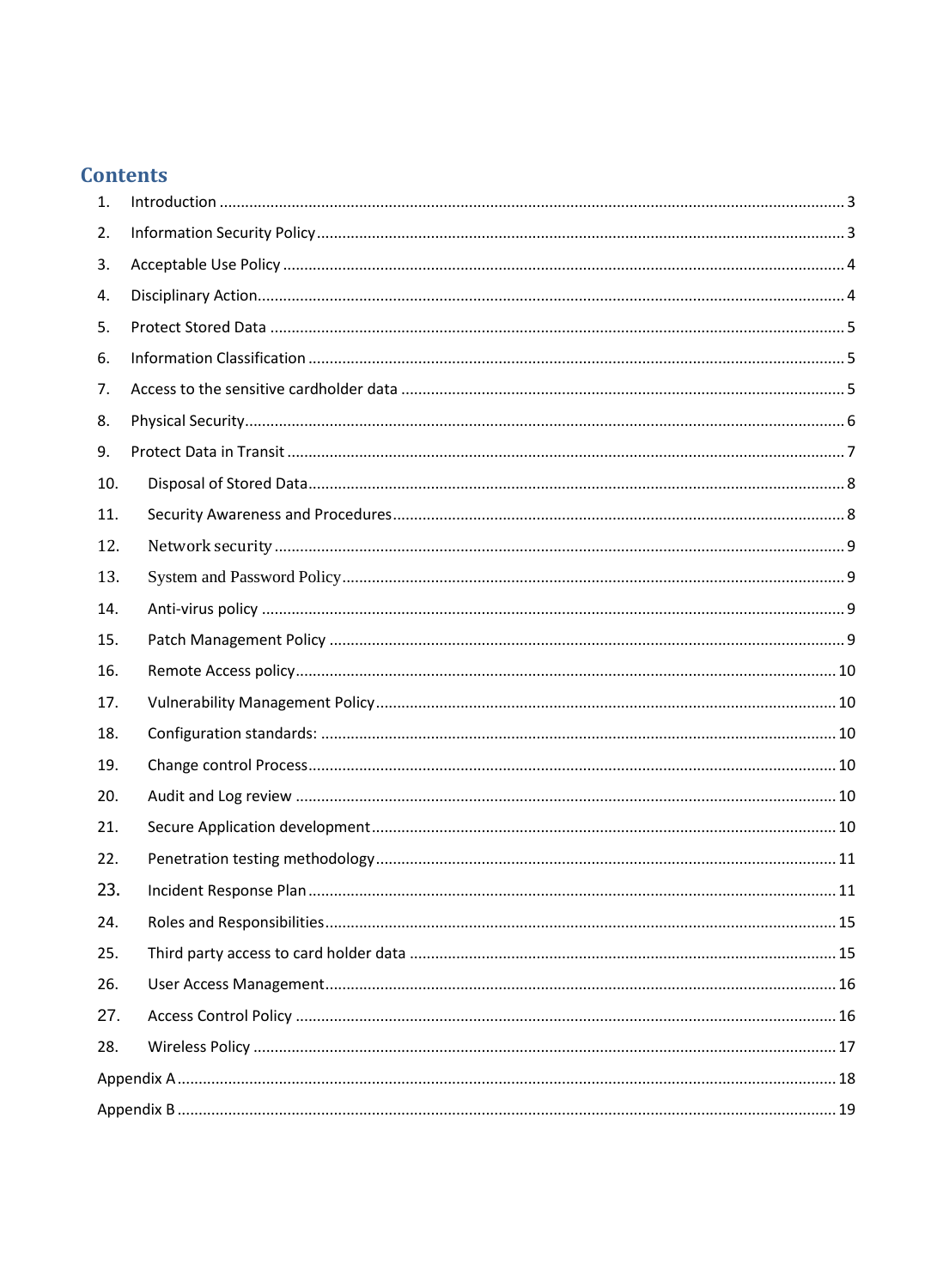## <span id="page-2-0"></span>**1. Introduction**

This Policy Document encompasses all aspects of security surrounding confidential club information and must be distributed to all members. All committee members must read this document in its entirety and it must be ratified at committee meeting. This document will be reviewed and updated by committee on an annual basis or when relevant to include newly developed security standards into the policy and distributed to all members as applicable.

## <span id="page-2-1"></span>**2. Information Security Policy**

Burgess Hill Theatre Club handles sensitive cardholder information regularly. Sensitive Information must have adequate safeguards in place to protect them, to protect cardholder privacy, to ensure compliance with various regulations and to guard the future of the organisation.

Burgess Hill Theatre Club commits to respecting the privacy of all its customers and to protecting any data about customers from outside parties. To this end the committee is committed to maintaining a secure environment in which to process cardholder information so that we can meet these promises. Club members handling Sensitive cardholder data should ensure:

- 1. Handle Company and cardholder information in a manner that fits with their sensitivity;
- 2. Limit personal use of Burgess Hill Theatre Club information and telecommunication systems and ensure it doesn't interfere with performance;
- 3. Burgess Hill Theatre Club reserves the right to monitor, access, review, audit, copy, store, or delete any electronic communications, equipment for any purpose;
- 4. Do not use e-mail, internet and other Company resources to engage in any action that is offensive, threatening, discriminatory, defamatory, slanderous, pornographic, obscene, harassing or illegal;
- 5. Do not disclose membership information unless authorised;
- 6. Protect sensitive cardholder information;
- 7. Keep passwords and accounts secure;
- 8. Request approval from committee prior to establishing any new software or hardware, third party connections, etc.;
- 9. Do not install unauthorised software or hardware, including modems and wireless access unless you have explicit committee approval;
- 10. Always leave all areas clear of sensitive cardholder data and lock computer screens when unattended;
- 11. Information security incidents must be reported, without delay, to the Data Protection Officer.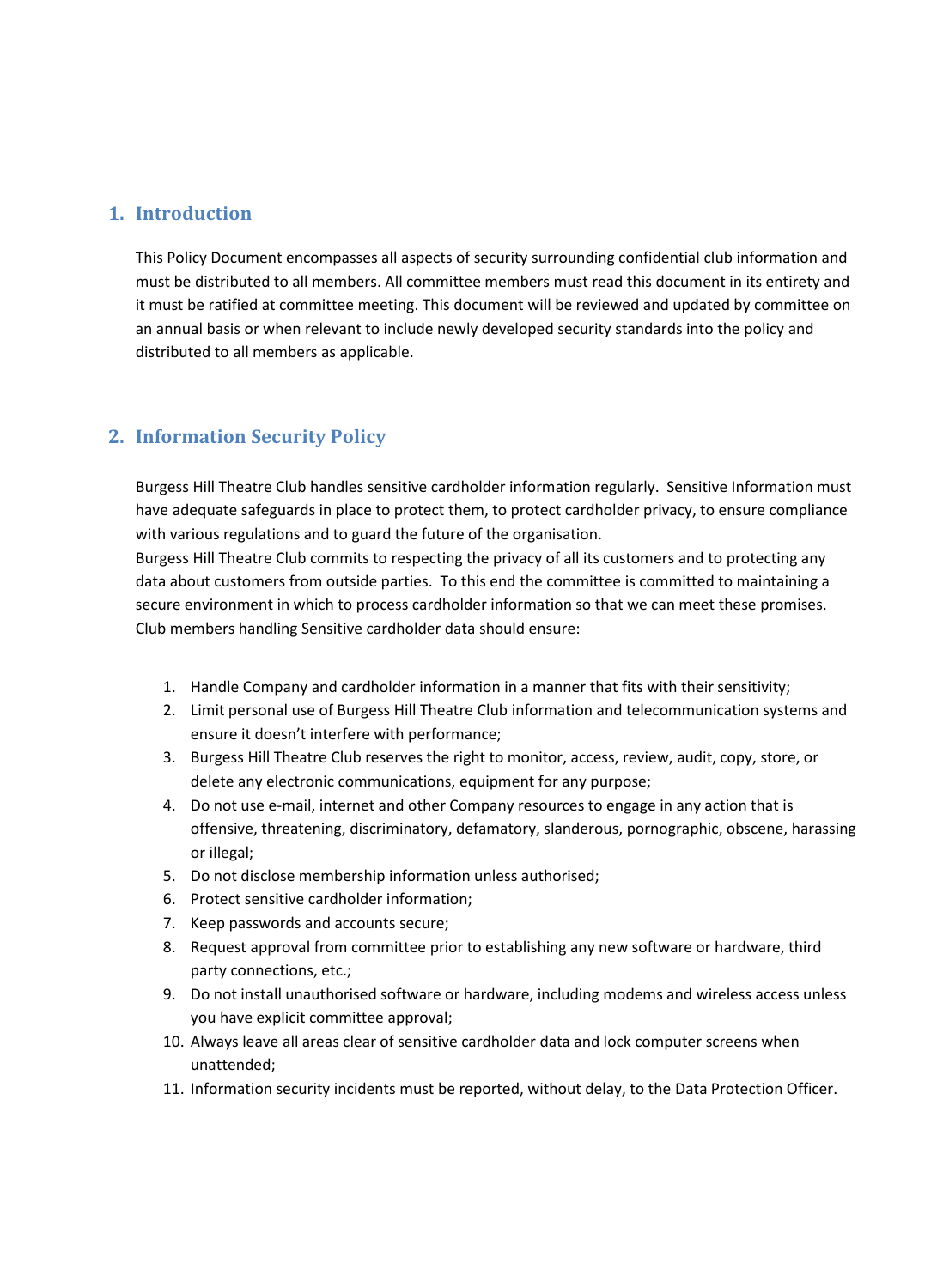We each have a responsibility for ensuring our club's systems and data are protected from unauthorised access and improper use. If you are unclear about any of the policies detailed herein you should seek advice and guidance from your Data Protection officer.

## <span id="page-3-0"></span>**3. Acceptable Use Policy**

The Committee's intentions for publishing an Acceptable Use Policy are not to impose restrictions that are contrary to Burgess Hill Theatre Club's established culture of openness, trust and integrity. Committee is committed to protecting the members, partners and Burgess Hill Theatre Club from illegal or damaging actions by individuals, either knowingly or unknowingly. Burgess Hill Theatre Club will maintain an approved list of technologies and devices and personnel with access to such devices as detailed in Appendix B.

- $\Box$  All members are responsible for exercising good judgment regarding the reasonableness of personal use.
- $\Box$  All members should ensure that they have appropriate credentials and are authenticated for the use of technologies
- $\Box$  All members should take all necessary steps to prevent unauthorized access to confidential data which includes card holder data.
- $\Box$  Committee members should ensure that technologies should be used and setup in acceptable locations.
- $\Box$  Keep passwords secure and do not share accounts.
- $\Box$  Authorized users are responsible for the security of their passwords and accounts.
- $\Box$  All PCs, laptops and workstations should be secured with a password-protected screensaver with the automatic activation feature.
- □ All POS and PIN entry devices should be appropriately protected and secured so they cannot be tampered or altered.
- $\Box$  Because information contained on portable computers is especially vulnerable, special care should be exercised.
- $\Box$  Postings by committee members from a Company email address to newsgroups should contain a disclaimer stating that the opinions expressed are strictly their own and not necessarily those of Burgess Hill Theatre Club, unless posting is in the course of business duties.
- $\Box$  Committee members must use extreme caution when opening e-mail attachments received from unknown senders, which may contain viruses, e-mail bombs, or Trojan horse code.

## <span id="page-3-1"></span>**4. Disciplinary Action**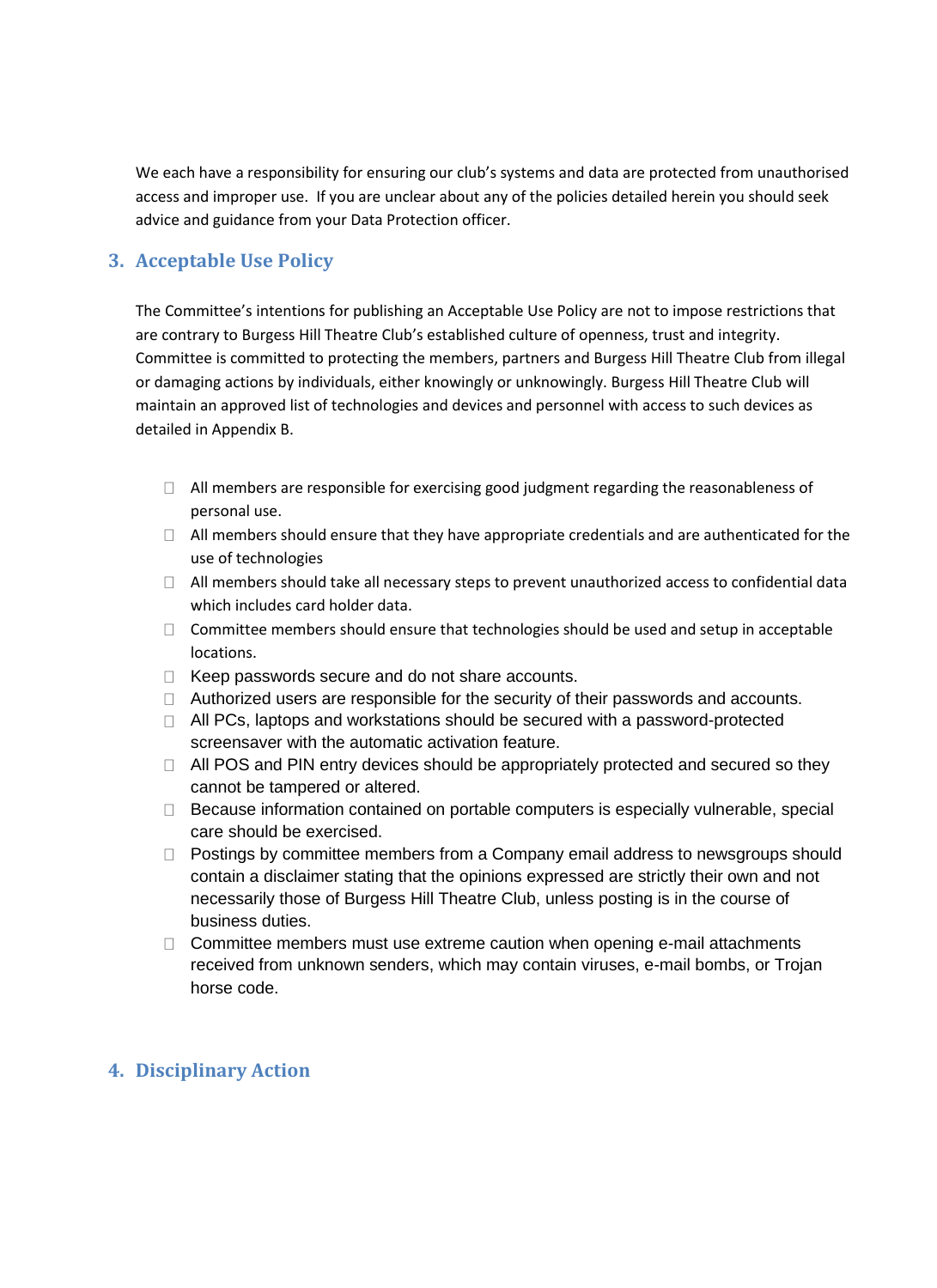Violation of the standards, policies and procedures presented in this document by a member will result in disciplinary action, from warnings or reprimands up to and including termination of membership. Claims of ignorance, good intentions or using poor judgment will not be used as excuses for non compliance.

## <span id="page-4-0"></span>**5. Protect Stored Data**

- $\Box$  All sensitive cardholder data stored and handled by Burgess Hill Theatre Club and its members must be securely protected against unauthorised use at all times. Any sensitive card data that is no longer required by Burgess Hill Theatre Club for business reasons must be discarded in a secure and irrecoverable manner.
- $\Box$  If there is no specific need to see the full PAN (Permanent Account Number), it has to be masked when displayed.
- $\Box$  PAN'S which are not protected as stated above should not be sent to the outside network via end user messaging technologies like chats, ICQ messenger etc.,

It is strictly prohibited to store:

- 1. The contents of the payment card magnetic stripe (track data) on any media whatsoever.
- 2. The CVV/CVC (the 3 or 4 digit number on the signature panel on the reverse of the payment card) on any media whatsoever.
- 3. The PIN or the encrypted PIN Block under any circumstance.

## <span id="page-4-1"></span>**6. Information Classification**

Data and media containing data must always be labelled to indicate sensitivity level

- **Confidential data** might include information assets for which there are legal requirements for preventing disclosure or financial penalties for disclosure, or data that would cause severe damage to Burgess Hill Theatre Club if disclosed or modified. **Confidential data includes cardholder data**.
- **Internal Use data** might include information that the data owner feels should be protected to prevent unauthorized disclosure;
- **Public data** is information that may be freely disseminated.

## <span id="page-4-2"></span>**7. Access to the sensitive cardholder data**

All Access to sensitive cardholder data should be controlled and authorised. Any Job functions that require access to cardholder data should be clearly defined.

 $\Box$  Any display of the card holder should be restricted at a minimum of the first 6 and the last 4 digits of the cardholder data.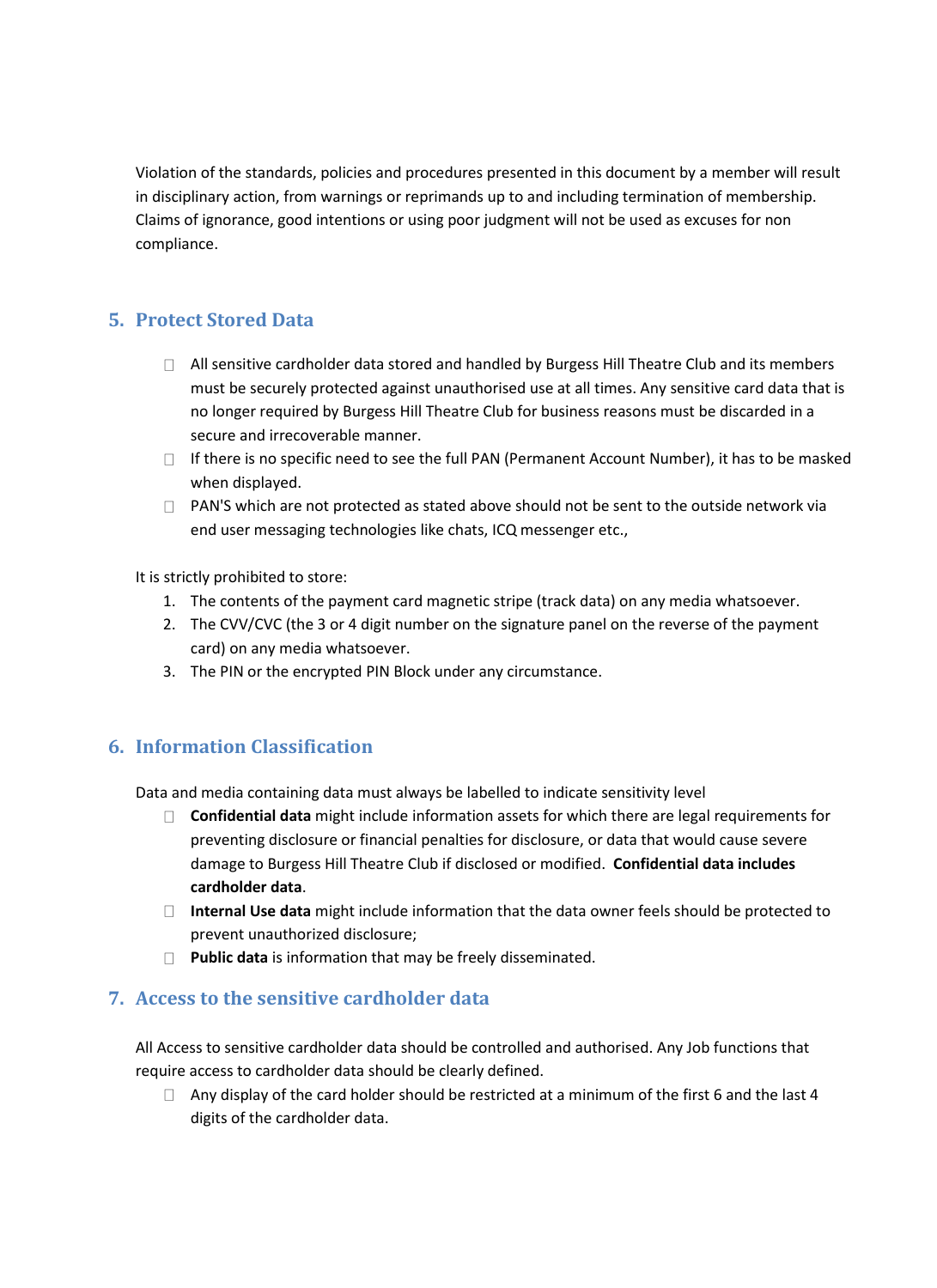- $\Box$  Access rights to privileged user ID's should be restricted to least privileges necessary to perform job responsibilities
- $\Box$  Privileges should be assigned to individuals based on job classification and function (Role based access control)
- $\Box$  Access to sensitive cardholder information such as PAN's, personal information and business data is restricted to members that have a legitimate need to view such information.
- $\Box$  No other members should have access to this confidential data unless they have a genuine business need.
- If cardholder data is shared with a Service Provider (3<sup>rd</sup> party) then a list of such Service Providers will be maintained as detailed in Appendix B.
- □ Burgess Hill Theatre Club will ensure a written agreement that includes an acknowledgement is in place that the Service Provider will be responsible for the cardholder data that the Service Provider possess.
- $\Box$  Burgess Hill Theatre Club will ensure that a there is an established process including proper due diligence is in place before engaging with a Service provider.
- $\Box$  Burgess Hill Theatre Club will have a process in place to monitor the PCI DSS compliance status of the Service provider.

## <span id="page-5-0"></span>**8. Physical Security**

Access to sensitive information in both hard and soft media format must be physically restricted to prevent unauthorised individuals from obtaining sensitive data.

- $\Box$  Members are responsible for exercising good judgment regarding the reasonableness of personal use.
- $\Box$  Members should ensure that they have appropriate credentials and are authenticated for the use of technologies
- Members should take all necessary steps to prevent unauthorized access to confidential data which includes card holder data.
- $\Box$  Members should ensure that technologies should be used and setup in acceptable locations
- $\Box$  A list of devices that accept payment card data should be maintained.
	- o The list should include make, model and location of the device
	- o The list should have the serial number or a unique identifier of the device
	- $\circ$  The list should be updated when devices are added, removed or relocated
- $\Box$  POS devices surfaces should be periodically inspected to detect tampering or substitution.
- $\Box$  Members using the devices should be trained and aware of handling the POS devices
- $\Box$  Members using the devices should verify the identity of any third party personnel claiming to repair or run maintenance tasks on the devices, install new devices or replace devices.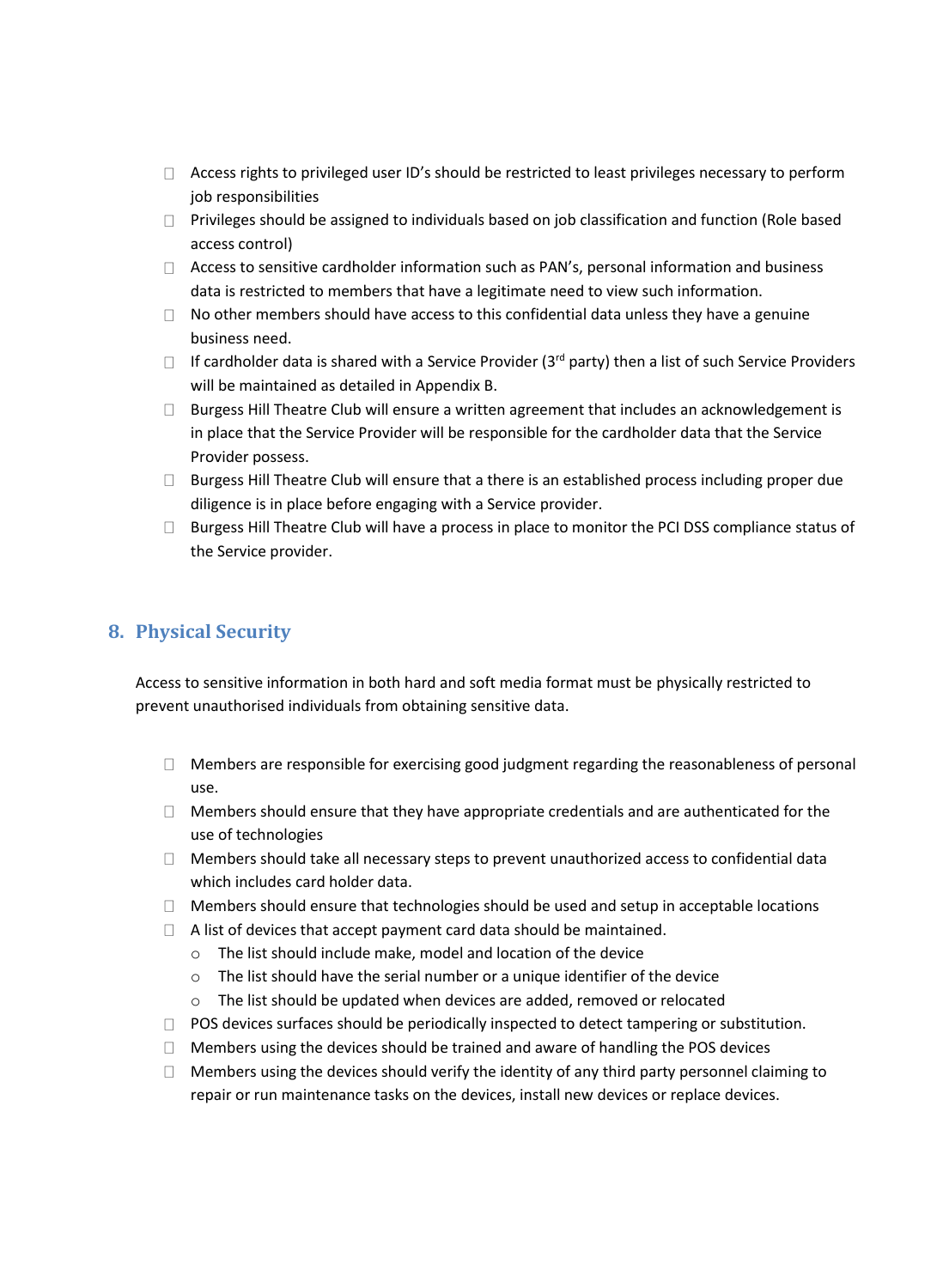- $\Box$  Members using the devices should be trained to report suspicious behaviour and indications of tampering of the devices to the Data Protection Officer.
- $\Box$  A "visitor" is defined as a vendor, guest of a member, service personnel, or anyone who needs to enter the premises for a short duration.
- $\Box$  Keep passwords secure and do not share accounts. Authorized users are responsible for the security of their passwords and accounts.
- $\Box$  Media is defined as any printed or handwritten paper, received faxes, USB sticks, back-up tapes, computer hard drive, etc.
- $\Box$  Media containing sensitive cardholder information must be handled and distributed in a secure manner by trusted individuals.
- $\Box$  Visitors must always be escorted by a trusted member when in areas that hold sensitive cardholder information.
- $\Box$  Procedures must be in place to help all personnel easily distinguish between members and visitors, especially in areas where cardholder data is accessible. "Member" refers to Burgess Hill Theatre Club members, patrons, temporary members and consultants who are "resident" on Burgess Hill Theatre Club sites. A "visitor" is defined as a vendor, guest of a member, service personnel, or anyone who needs to enter the premises for a short duration.
- $\Box$  All POS and PIN entry devices should be appropriately protected and secured so they cannot be tampered or altered.
- $\Box$  Strict control is maintained over the external or internal distribution of any media containing card holder data and has to be approved by committee.
- $\Box$  Strict control is maintained over the storage and accessibility of media
- $\Box$  All computers that store sensitive cardholder data must have a password protected screensaver enabled to prevent unauthorised use.

## <span id="page-6-0"></span>**9. Protect Data in Transit**

All sensitive cardholder data must be protected securely if it is to be transported physically or electronically.

- $\Box$  Card holder data (PAN, track data etc) must never be sent over the internet via email, instant chat or any other end user technologies.
- $\Box$  If there is a business justification to send cardholder data via email or via the internet or any other modes then it should be done after authorization and by using a strong encryption mechanism (i.e. – AES encryption, PGP encryption, IPSEC, GSM, GPRS, Wireless technologies etc.,).
- $\Box$  The transportation of media containing sensitive cardholder data to another location must be authorised by committee, logged and inventoried before leaving the premises. Only secure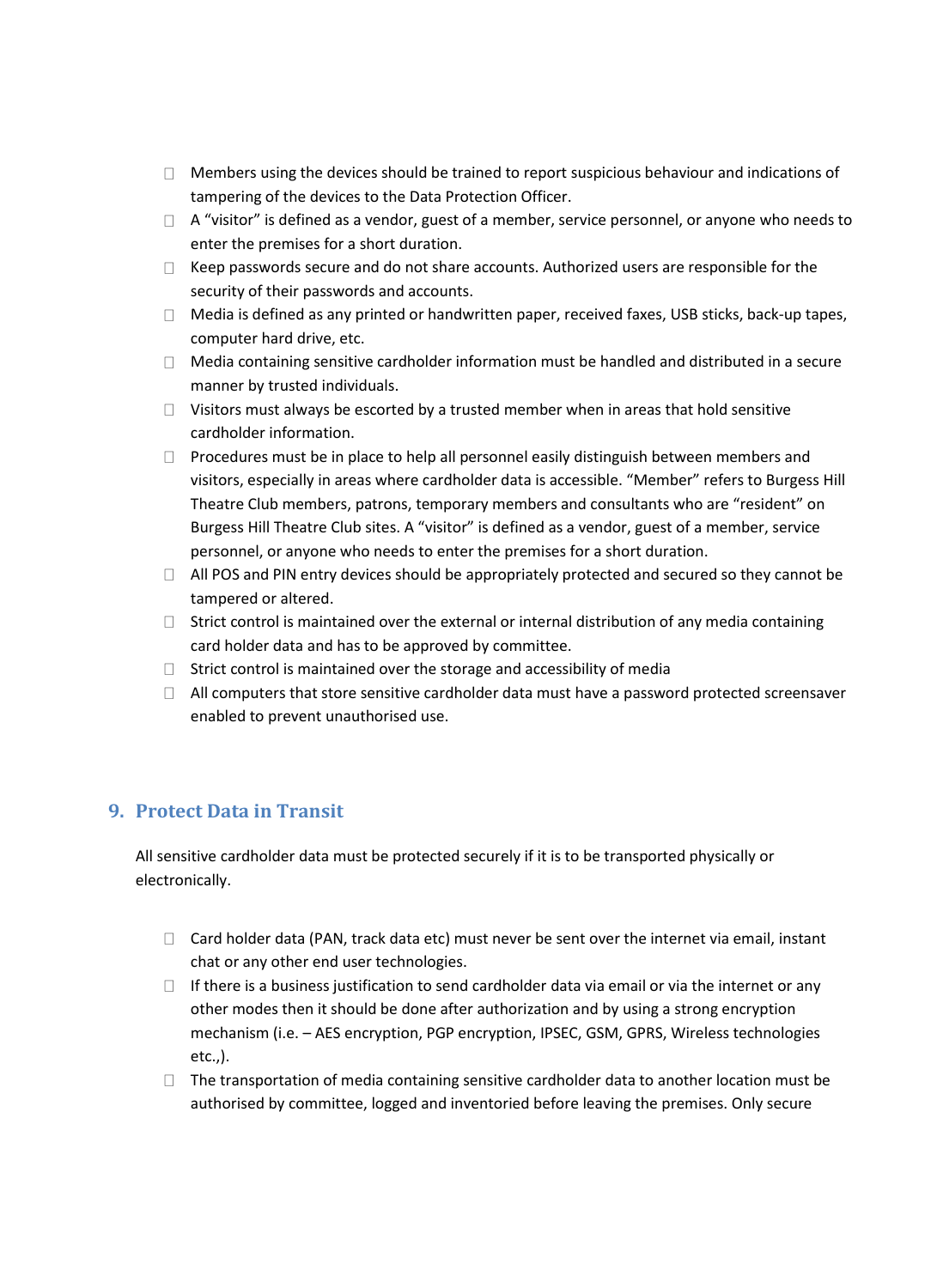courier services may be used for the transportation of such media. The status of the shipment should be monitored until it has been delivered to its new location.

## <span id="page-7-0"></span>**10. Disposal of Stored Data**

- □ All data must be securely disposed of when no longer required by Burgess Hill Theatre Club, regardless of the media or application type on which it is stored.
- $\Box$  An automatic process must exist to permanently delete on-line data, when no longer required.
- $\Box$  All hard copies of cardholder data must be manually destroyed as when no longer required for valid and justified business reasons. A quarterly process must be in place to confirm that all non-electronic cardholder data has been appropriately disposed of in a timely manner.
- $\Box$  Burgess Hill Theatre Club will destroy hardcopy (paper) materials. All hardcopy materials are crosscut shredded, incinerated or pulped so they cannot be reconstructed.
- $\Box$  Burgess Hill Theatre Club will destroy electronic media.
	- o All cardholder data on electronic media must be rendered unrecoverable when deleted e.g. through degaussing or electronically wiped using military grade secure deletion processes or the physical destruction of the media;
	- $\circ$  If secure wipe programs are used, the process must define the industry accepted standards followed for secure deletion.
- $\Box$  All cardholder information awaiting destruction must be held in lockable storage containers clearly marked "To Be Shredded" - access to these containers must be restricted.

## <span id="page-7-1"></span>**11. Security Awareness and Procedures**

The policies and procedures outlined below must be incorporated into club practice to maintain a high level of security awareness. The protection of sensitive data demands regular training of all committee members and members managing card holder information.

- $\Box$  Review handling procedures for sensitive information and hold periodic security awareness meetings to incorporate these procedures into day to day club practice.
- $\Box$  Distribute this security policy document to all committee members to read. This will be ratified at committee annually (see Appendix A)
- $\Box$  All Officers of the club (Chair, Secretary and Treasurer) will undergo background checks (such as criminal and credit record checks, within the limits of the local law through the Bank Account management process) as they commence their term with Burgess Hill Theatre Club.
- $\Box$  All third parties with access to credit card account numbers are contractually obligated to comply with card association security standards (PCI/DSS).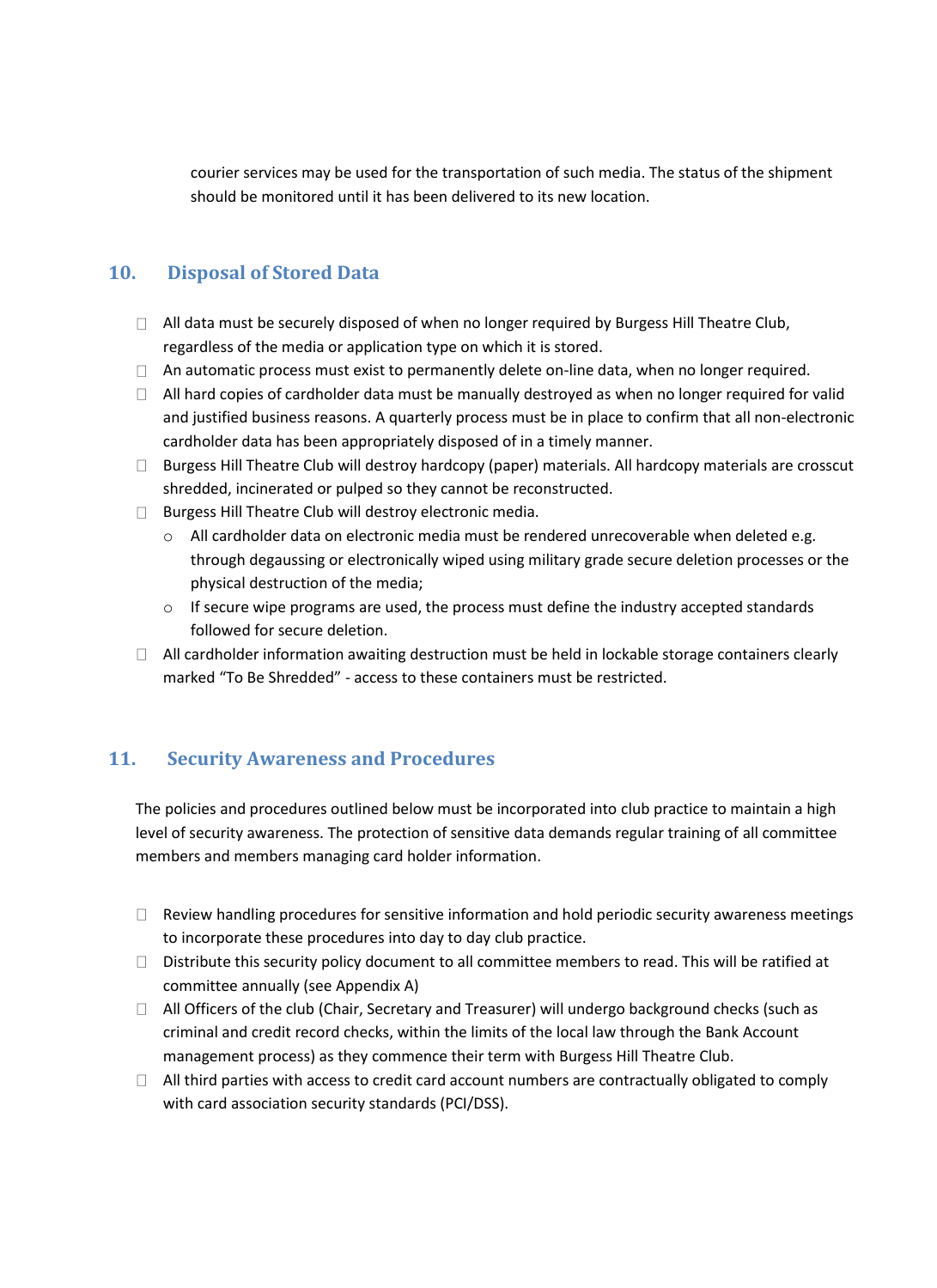Company security policies must be reviewed annually and updated as needed.

## <span id="page-8-0"></span>**12. Network security**

There is a BT WiFi Network router and access available to Burgess Hill Theatre Club premises only. The WiFi Network is managed by BT and has 2 levels of user access. We provide public access via the BT Public Wifi option but our networks are separate for members of the club and the general public.

## <span id="page-8-1"></span>**13. System and Password Policy**

There is no System hosted/managed by the Burgess Hill Theatre Club. All tools used to support the running of the theatre, such as TicketSource, are accessed on multiple devices, are managed outside of the club and we adhere to their strict requirements governing security and passwords.

## <span id="page-8-2"></span>**14. Anti-virus policy**

- $\Box$  All POS machines must be configured to run the latest anti-virus software as approved by Burgess Hill Theatre Club in accordance with Barclaycard Anti-Virus software, which must be configured to retrieve the latest updates to the antiviral program automatically on a daily basis. The antivirus should have periodic scanning enabled for all the systems.
- $\Box$  The antivirus software in use should be capable of detecting all known types of malicious software (Viruses, Trojans, adware, spyware, worms and rootkits)
- $\Box$  All removable media (for example USB sticks and others) should be scanned for viruses before being used.
- $\Box$  All the logs generated from the antivirus solutions have to be retained as per legal/regulatory/contractual requirements or at a minimum of PCI DSS requirement 10.7 of 3 months online and 1 year offline.
- $\Box$  Master Installations of the Antivirus software should be setup for automatic updates and periodic scans
- $\Box$  End users must not be able to modify and any settings or alter the antivirus software
- $\Box$  E-mail with attachments coming from suspicious or unknown sources should not be opened. All such e-mails and their attachments should be deleted from the mail system as well as from the trash bin. No one should forward any e-mail, which they suspect may contain virus.

## <span id="page-8-3"></span>**15. Patch Management Policy**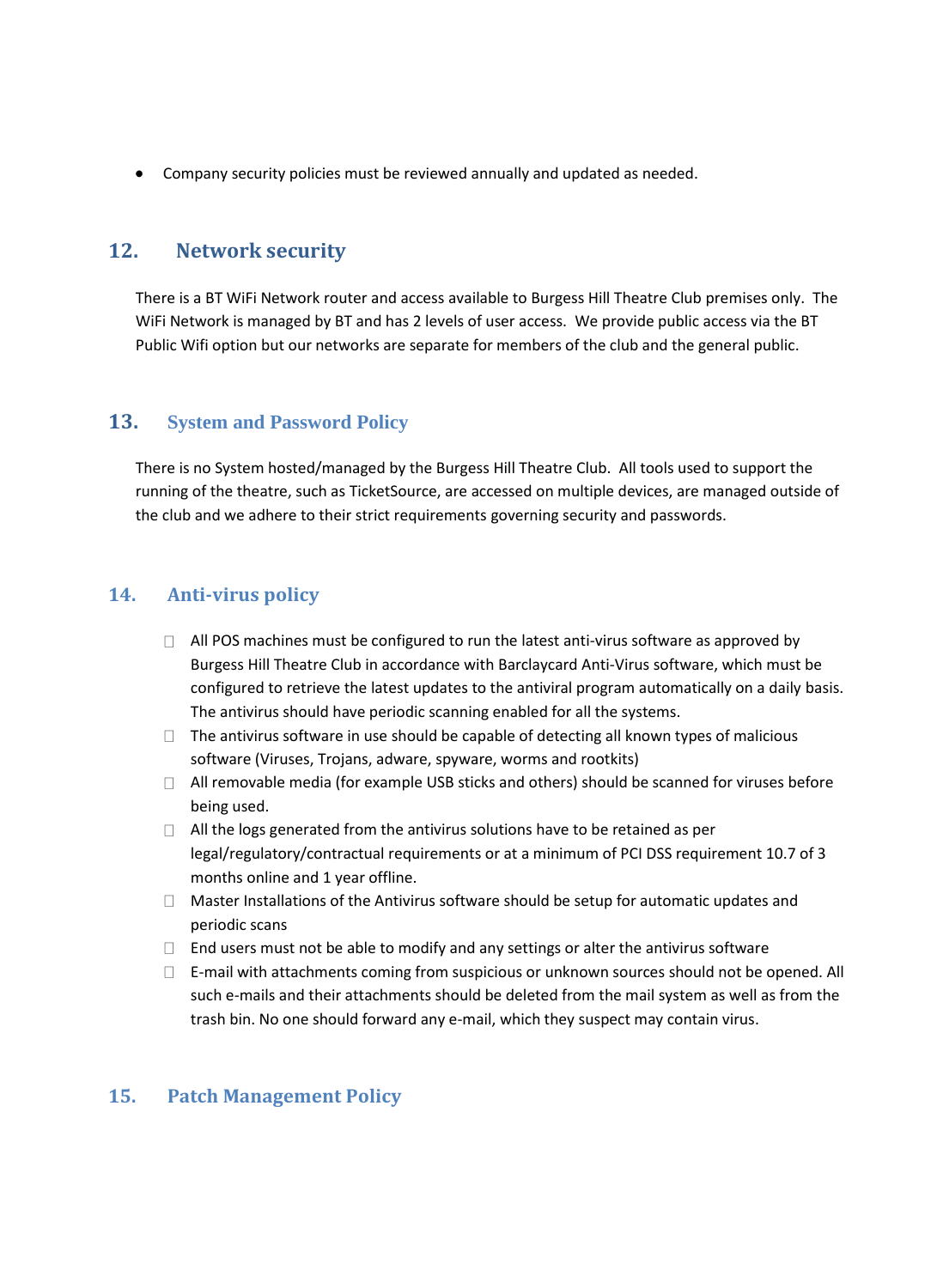There is a separated Wifi network managed by BT and no systems hosted/managed on the premises.

#### <span id="page-9-0"></span>**16. Remote Access policy**

There is a separated Wifi network managed by BT and no system with remote access hosted/managed on the premises.

## <span id="page-9-1"></span>**17. Vulnerability Management Policy**

All the vulnerabilities would be assigned a risk ranking such as High, Medium and Low based on industry best practices such as CVSS base score.

There is a WiFi network and no system hosted/managed to Burgess Hill Theatre Club at the premises. Burgess Hill Theatre Club agrees to maintain the Barclaycard point of sale device in accordance with Barclaycard instructions and the club will seek to keep themselves informed with any CVSS rated vulnerabilities that could impact the club.

## <span id="page-9-2"></span>**18. Configuration standards:**

There is a separated Wifi network managed by BT and no system hosted/managed on the premises.

#### <span id="page-9-3"></span>**19. Change control Process**

There is a separated Wifi network managed by BT and no system hosted/managed on the premises. Burgess Hill Theatre Club agrees to maintain the Barclaycard point of sale device in accordance with Barclaycard instructions as it does with all externally hosted tools.

#### <span id="page-9-4"></span>**20. Audit and Log review**

There is a separated Wifi network managed by BT and no system hosted/managed on the premises. Burgess Hill Theatre Club agrees to maintain the Barclaycard point of sale device in accordance with Barclaycard instructions as it does with all externally hosted tools.

## <span id="page-9-5"></span>**21. Secure Application development**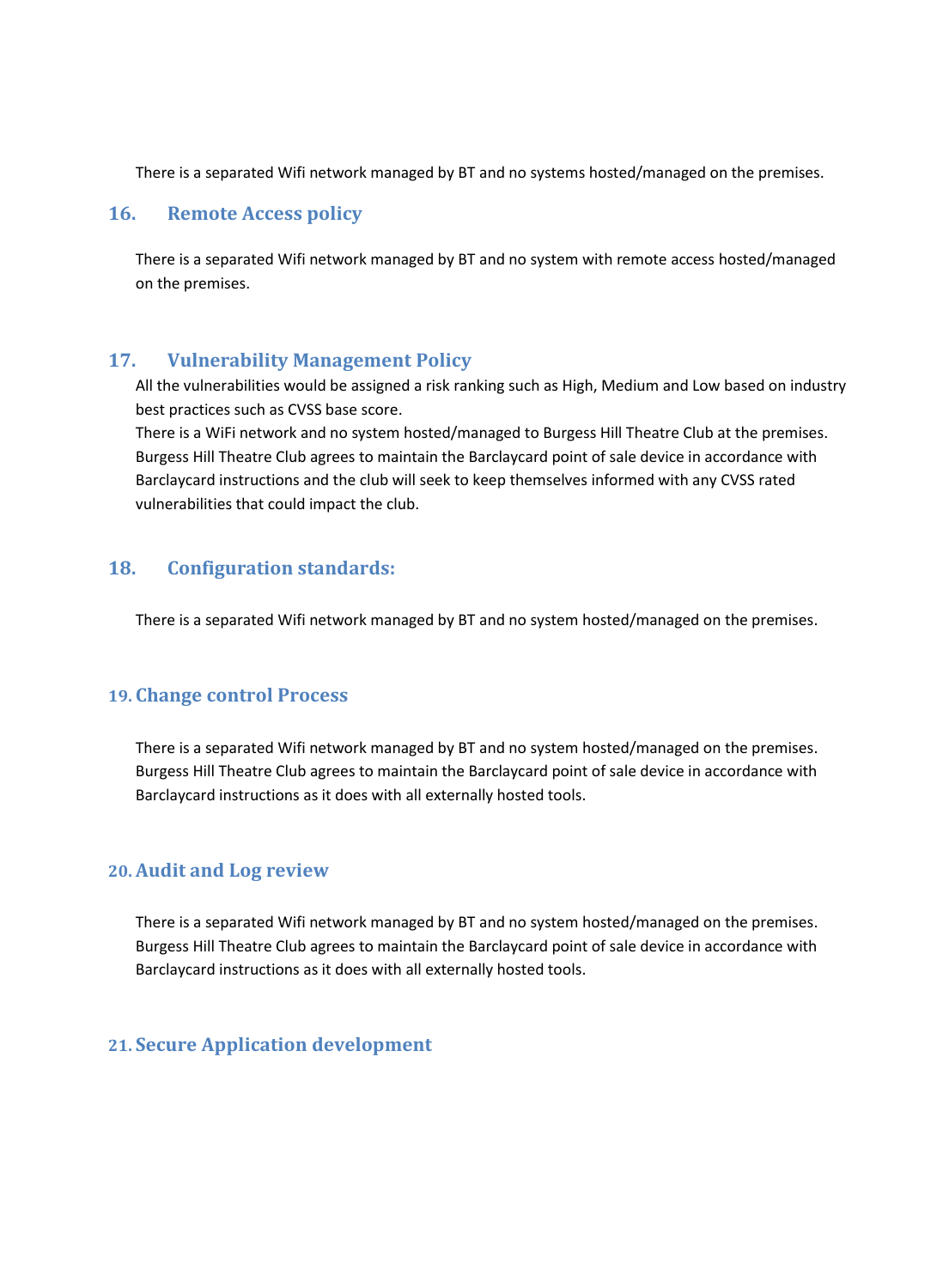There is a separated Wifi network managed by BT and no system hosted/managed on the premises. Burgess Hill Theatre Club agrees to maintain the Barclaycard point of sale device in accordance with Barclaycard instructions as it does with all externally hosted tools..

## <span id="page-10-0"></span>**22. Penetration testing methodology**

There is a separated Wifi network managed by BT and no system hosted/managed on the premises. Burgess Hill Theatre Club agrees to maintain the Barclaycard point of sale device in accordance with Barclaycard instructions as it does with all externally hosted tools..

## <span id="page-10-1"></span>23. **Incident Response Plan**

'Security incident' means any incident (accidental, intentional or deliberate) relating to your communications or information processing systems. The attacker could be a malicious stranger, a competitor, or a disgruntled member, and their intention might be to steal information or money, or just to damage your club.

The Incident response plan has to be tested once annually. Copies of this incident response plan is to be made available to all relevant committee members, and take steps to ensure that they understand it and what is expected of them.

Committee members of Burgess Hill Theatre Club will be expected to report to the Data Protection Officer for any security related issues.

Burgess Hill Theatre Club PCI security incident response plan is as follows:

- 1. Each member must report an incident to the Data Protection Officer.
- 2. The Data Protection Officer receiving the report will advise the Committee.
- 3. The Committee will investigate the incident and limit the exposure of cardholder data and in mitigating the risks associated with the incident.
- 4. The Committee will resolve the problem to the satisfaction of all parties involved, including reporting the incident and findings to the appropriate parties (credit card associations, credit card processors, etc.) as necessary.
- 5. The Committee will determine if policies and processes need to be updated to avoid a similar incident in the future, and whether additional safeguards are required in the environment where the incident occurred, or for the institution.
- 6. If an unauthorised wireless access point or devices is identified or detected as part of the quarterly test this is should be immediately escalated to the Data Protection Officer or Committee member who has the authority to stop, cease, shut down, and remove the offending device immediately.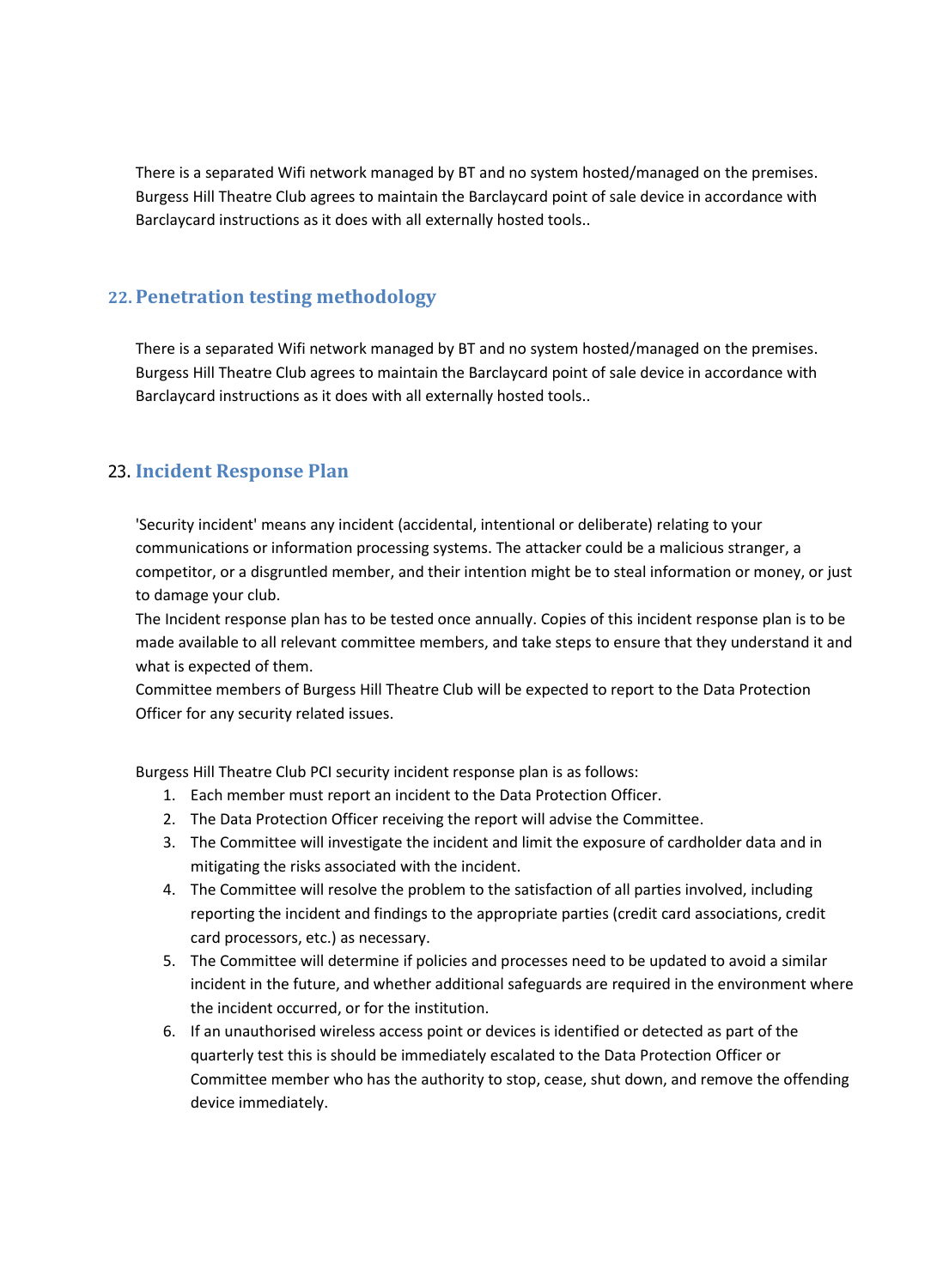7. A member that reasonably believes it may have an account breach, or a breach of cardholder information or of systems related to the PCI environment in general, must inform Burgess Hill Theatre Club Data Protection Officer. After being notified of a compromise, the Data Protection Office, along with other designated committee members, will implement the PCI Incident Response Plan to assist and augment the response plans.

Burgess Hill Theatre Club PCI Security Incident Response Team: **(Update as applicable)**

Officers of the Burgess Hill Theatre Club Data Protection Officer

#### **Incident Response Notification**

Escalation Members

Escalation – First Level Data Protection Officer

Escalation – Second Level Committee

Escalation – Third Level Officers of the Club

The card companies have individually specific requirements the Response Team must address in reporting suspected or confirmed breaches of cardholder data.

Incident Response notifications to various card schemes

- 1. In the event of a suspected security breach, alert the information Data Protection Officer or Committee Member immediately.
- 2. The Data Protection Officer will carry out an initial investigation of the suspected security breach.
- 3. Upon confirmation that a security breach has occurred, the Data Protection Officer will alert the committee and begin informing all relevant parties that may be affected by the compromise.

#### **VISA Steps**

If the data security compromise involves credit card account numbers, implement the following procedure:

- $\Box$  Shut down any systems or processes involved in the breach to limit the extent, and prevent further exposure.
- $\Box$  Alert all affected parties and authorities such as the Merchant Bank (your Bank), Visa Fraud Control, and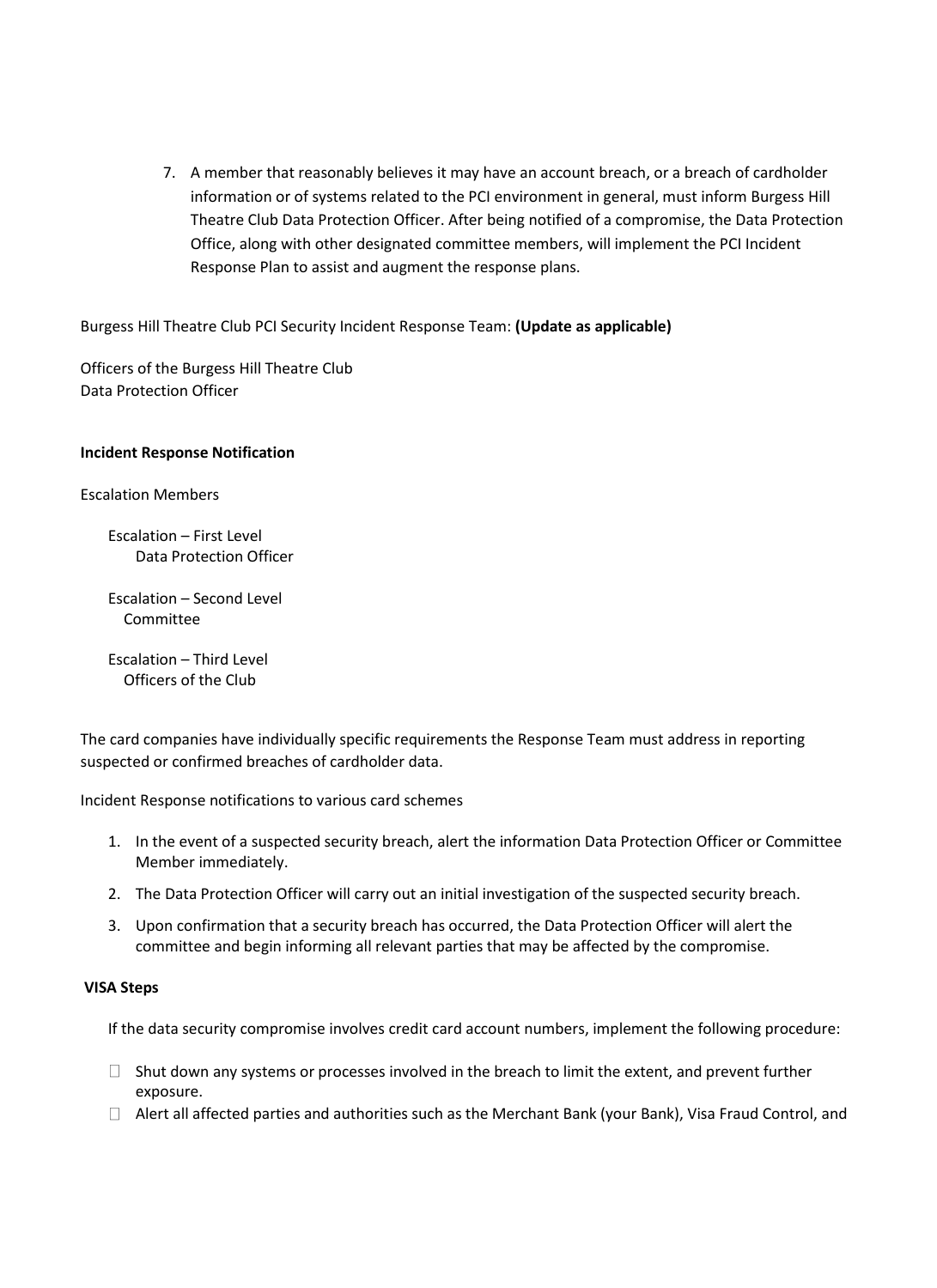the law enforcement.

- $\Box$  Provide details of all compromised or potentially compromised card numbers to Visa Fraud Control within 24 hrs.
- $\Box$  For more Information visit: http://usa.visa.com/business/accepting\_visa/ops\_risk\_management/cisp\_if compromised.html

#### **Visa Incident Report Template**

- This report must be provided to VISA within 14 days after initial report of incident to VISA. The following report content and standards must be followed when completing the incident report. Incident report must be securely distributed to VISA and Merchant Bank. Visa will classify the report as "VISA Secret"\*.
- I. Executive Summary
	- a. Include overview of the incident
	- b. Include RISK Level (High, Medium, Low)
	- c. Determine if compromise has been contained
- II. Background
- III. Initial Analysis
- IV. Investigative Procedures
	- a. Include forensic tools used during investigation
- V. Findings
	- a. Number of accounts at risk, identify those stores and compromised
	- b. Type of account information at risk
	- c. Identify ALL systems analyzed. Include the following:
		- Domain Name System (DNS) names
		- Internet Protocol (IP) addresses
		- Operating System (OS) version
		- Function of system(s)
	- d. Identify ALL compromised systems. Include the following:
		- DNS names
		- IP addresses
		- OS version
		- Function of System(s)
	- e. Timeframe of compromise
	- f. Any data exported by intruder
	- g. Establish how and source of compromise
	- h. Check all potential database locations to ensure that no CVV2, Track 1 or Track 2 data is stored anywhere, whether encrypted or unencrypted (e.g., duplicate or backup tables or databases, databases used in development, stage or testing environments, data on software engineers' machines, etc.)
	- i. If applicable, review VisaNet endpoint security and determine risk
- VI. Compromised Entity Action
- VII. Recommendations
- VIII. Contact(s) at entity and security assessor performing investigation

\*This classification applies to the most sensitive business information, which is intended for use within VISA.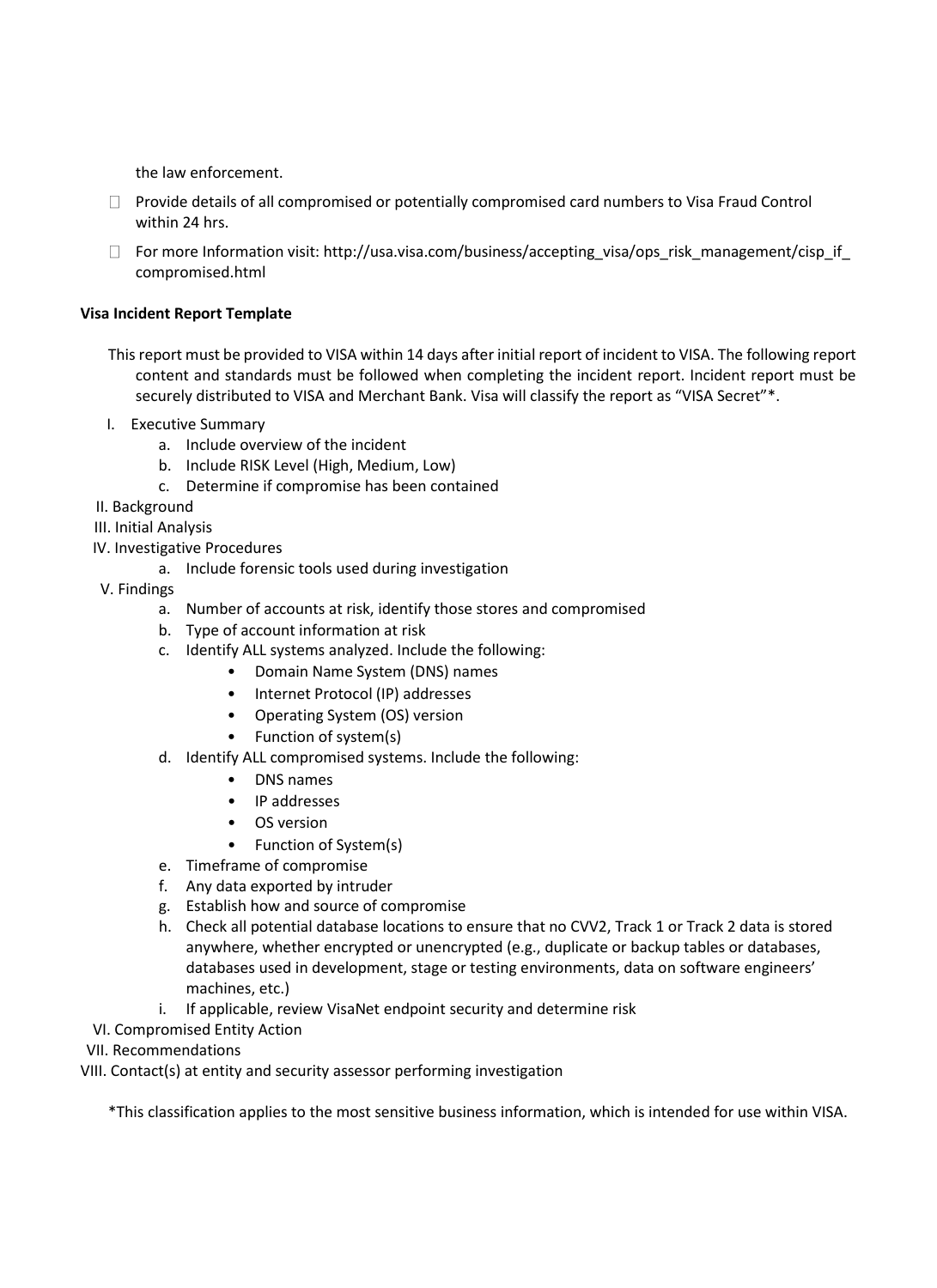Its unauthorized disclosure could seriously and adversely impact VISA, its committee members, member banks, business partners, and/or the Brand

#### **MasterCard Steps:**

- 1. Within 24 hours of an account compromise event, notify the MasterCard Compromised Account Team via phone at 1-636-722-4100.
- 2. Provide a detailed written statement of fact about the account compromise (including the contributing circumstances) via secured e-mail t[o compromised\\_account\\_team@mastercard.com.](mailto:compromised_account_team@mastercard.com)
- 3. Provide the MasterCard Merchant Fraud Control Department with a complete list of all known compromised account numbers.
- 4. Within 72 hours of knowledge of a suspected account compromise, engage the services of a data security firm acceptable to MasterCard to assess the vulnerability of the compromised data and related systems (such as a detailed forensics evaluation).
- 5. Provide weekly written status reports to MasterCard, addressing open questions and issues until the audit is complete to the satisfaction of MasterCard.
- 6. Promptly furnish updated lists of potential or known compromised account numbers, additional documentation, and other information that MasterCard may request.
- 7. Provide finding of all audits and investigations to the MasterCard Merchant Fraud Control department within the required time frame and continue to address any outstanding exposure or recommendation until resolved to the satisfaction of MasterCard.

Once MasterCard obtains the details of the account data compromise and the list of compromised account numbers, MasterCard will:

- 1. Identify the issuers of the accounts that were suspected to have been compromised and group all known accounts under the respective parent member IDs.
- 2. Distribute the account number data to its respective issuers.

Committee members of Burgess Hill Theatre Club will be expected to report to the security officer for any security related issues. The role of the security officer is to effectively communicate all security policies and procedures to the members within Burgess Hill Theatre Club. In addition to this, the security officer will oversee the scheduling of security training sessions, monitor and enforce the security policies outlined in both this document and at the training sessions and finally, oversee the implantation of the incident response plan in the event of a sensitive data compromise.

#### **Discover Card Steps**

- 1. Within 24 hours of an account compromise event, notify Discover Fraud Prevention
- 2. Prepare a detailed written statement of fact about the account compromise including the contributing circumstances
- 3. Prepare a list of all known compromised account numbers
- 4. Obtain additional specific requirements from Discover Card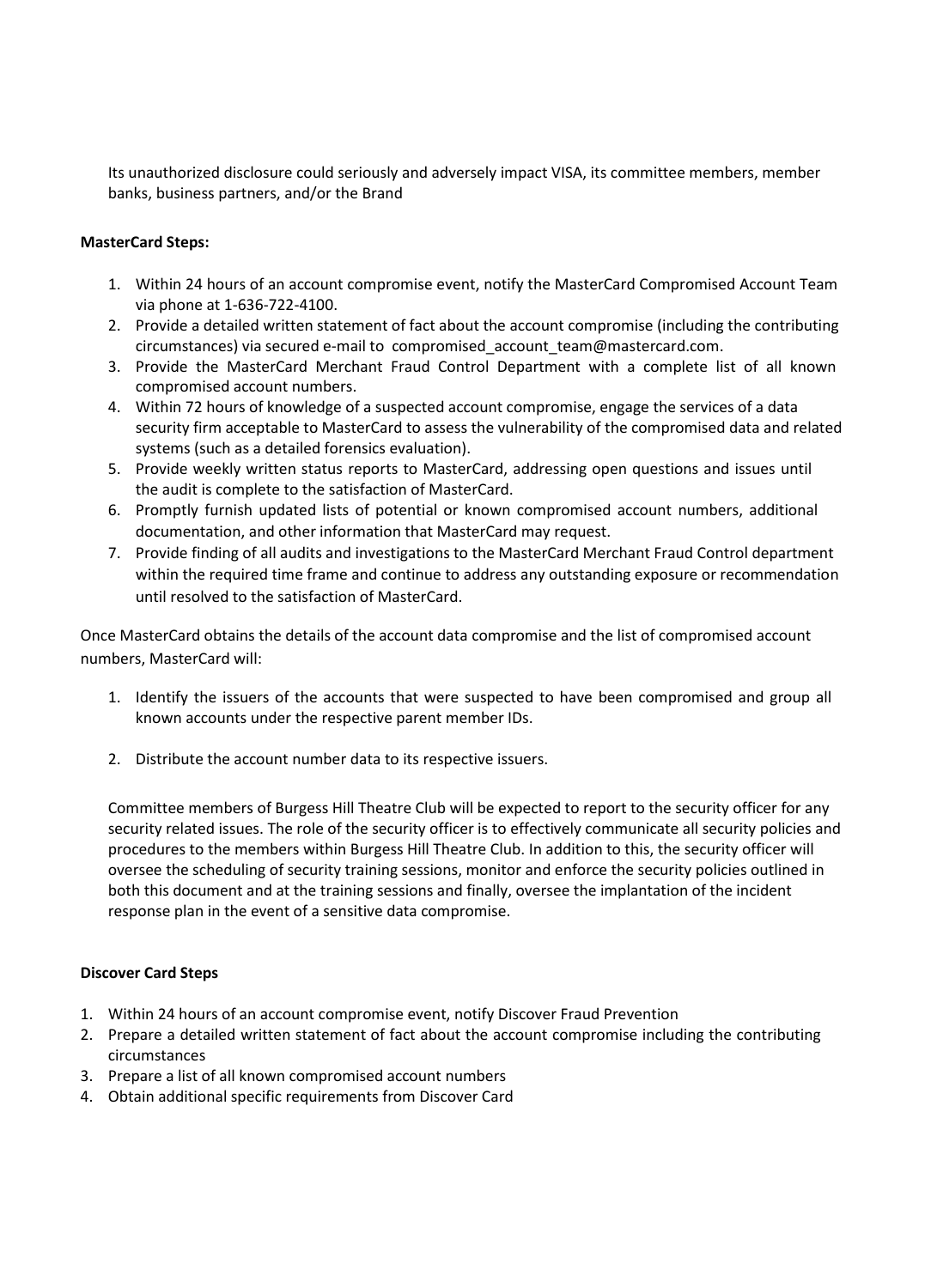#### **American Express Steps**

- 1. Within 24 hours of an account compromise event, notify American Express Merchant Services
- 2. Prepare a detailed written statement of fact about the account compromise including the contributing circumstances
- 3. Prepare a list of all known compromised account numbers Obtain additional specific requirements from American Express

## <span id="page-14-0"></span>**24. Roles and Responsibilities**

- $\Box$  Data Protection Officer (or equivalent) is responsible for overseeing all aspects of information security, including but not limited to:
	- o Creating and distributing security policies and procedures.
	- o Monitoring and analysing security alerts and distributing information to appropriate information security.
	- $\circ$  creating and distributing security incident response and escalation procedures that include:
		- Maintaining a formal security awareness program for all committee members that provide multiple methods of communicating awareness and educating committee members (for example, posters, letters, meetings).

## <span id="page-14-1"></span>**25. Third party access to card holder data**

- $\Box$  All third-party companies providing critical services to Burgess Hill Theatre Club must provide an agreed Service Level Agreement.
- □ All third-party companies providing hosting facilities must comply with Burgess Hill Theatre Club's Physical Security and Access Control Policy.
- $\Box$  All third-party companies which have access to Card Holder information must:
	- 1. Adhere to the PCI DSS security requirements.
	- 2. Acknowledge their responsibility for securing the Card Holder data.
	- 3. Acknowledge that the Card Holder data must only be used for assisting the completion of a transaction, supporting a loyalty program, providing a fraud control service or for uses specifically required by law.
	- 4. Have appropriate provisions for business continuity in the event of a major disruption, disaster or failure.
	- 5. Provide full cooperation and access to conduct a thorough security review after a security intrusion to a Payment Card industry representative, or a Payment Card industry approved third party.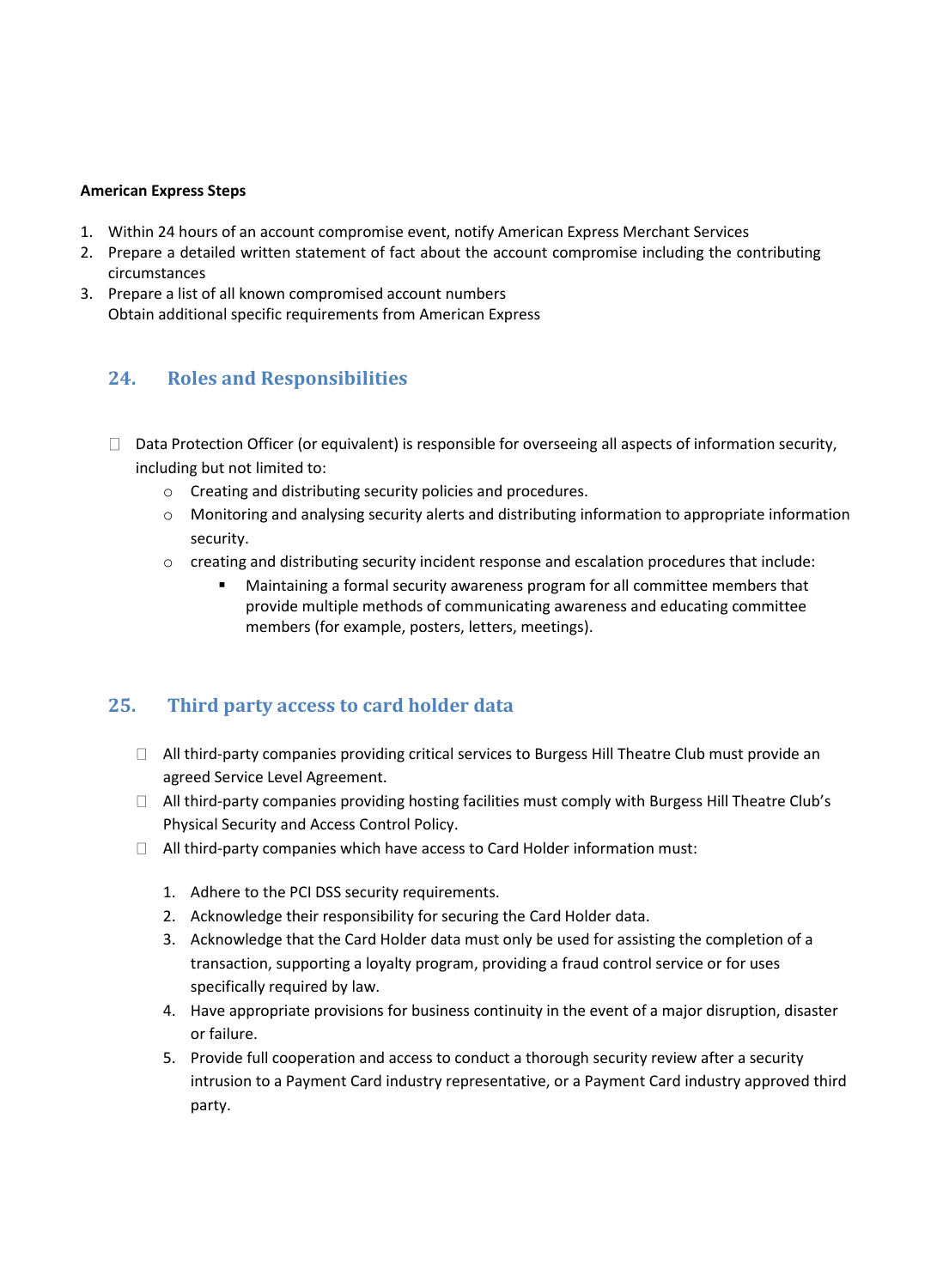## <span id="page-15-0"></span>**26. User Access Management**

- $\Box$  Access to Burgess Hill Theatre Club is controlled through a formal user registration process in accordance with the Third Party tools used.
- $\Box$  Each user is identified by a unique user ID so that users can be linked to and made responsible for their actions. The use of group IDs is only permitted where they are suitable for the work carried out.
- $\Box$  There is a standard level of access; other services can be accessed when specifically authorized by committee.
- $\Box$  The job function of the user decides the level of access the employee has to cardholder data
- $\Box$  A request for service must be made in writing (email or hard copy). The request is free format, but must state:
	- Name of person making request: Job title of the newcomers and workgroup: Start date:
	- Services required:
- $\Box$  As soon as an individual leaves Burgess Hill Theatre Club membership, all his/her tooling logons must be immediately revoked.
- $\Box$  As part of the Membership termination process the committee will inform all leavers and their date of leaving.

## <span id="page-15-1"></span>**27. Access Control Policy**

- $\Box$  Access Control procedures are in place to protect the interests of all users of Burgess Hill Theatre Club tooling by providing a safe, secure and readily accessible environment in which to work.
- $\Box$  Burgess Hill Theatre Club will provide all committee members and other users with the information they need to carry out their responsibilities in as effective and efficient manner as possible.
- $\Box$  Generic or group IDs shall not normally be permitted, but may be granted under exceptional circumstances if sufficient other controls on access are in place.
- $\Box$  The allocation of privilege rights (e.g. local administrator, domain administrator, super-user, root access) shall be restricted and controlled, and authorization provided jointly by the system owner. Technical teams shall guard against issuing privilege rights to entire teams to prevent loss of confidentiality.
- $\Box$  Access rights will be accorded following the principles of least privilege and need to know.
- $\Box$  Every user should attempt to maintain the security of data at its classified level even if technical security mechanisms fail or are absent.
- □ Users electing to place information on digital media or storage devices or maintaining a separate database must only do so where such an action is in accord with the data's classification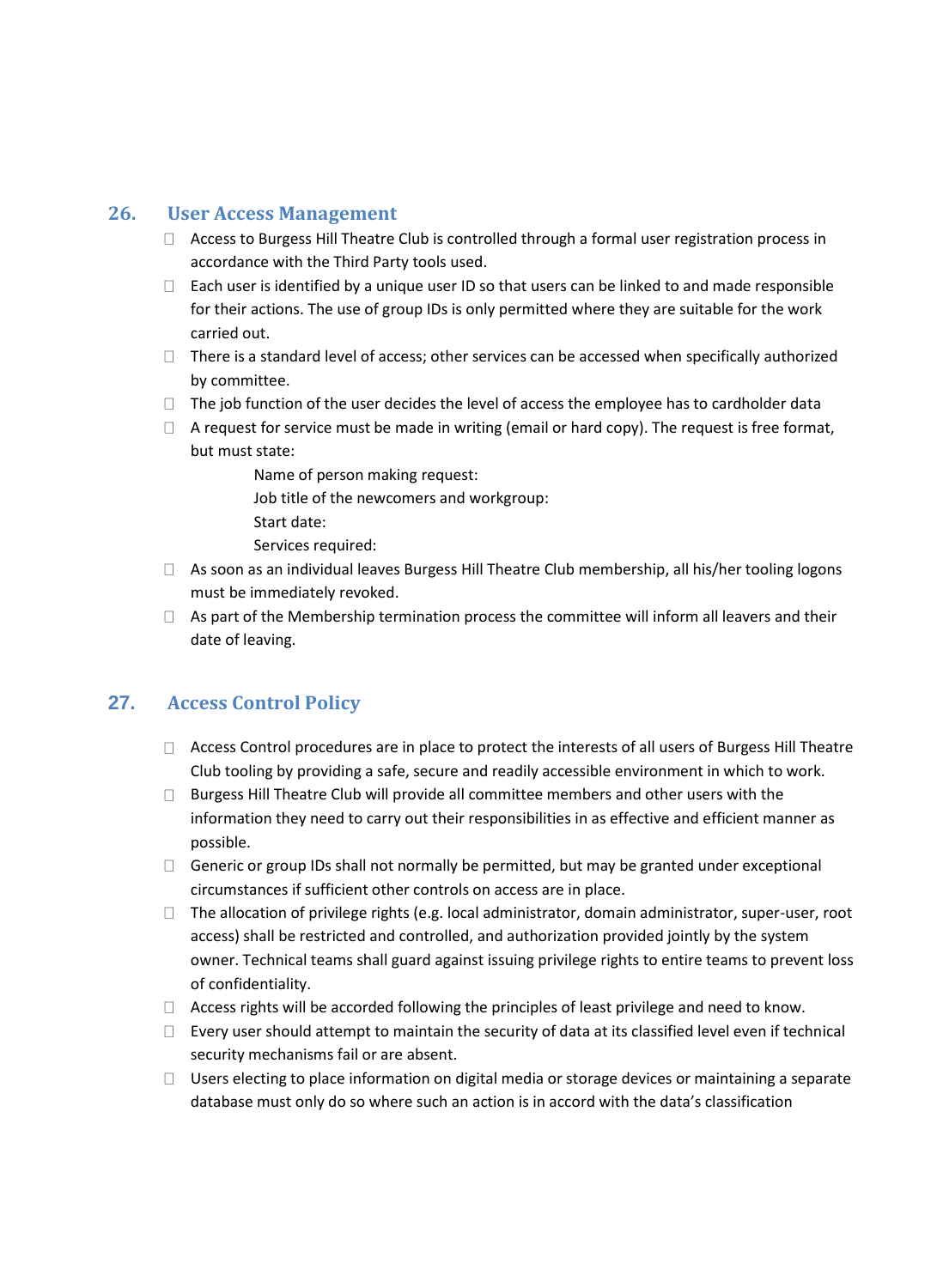- $\Box$  Users are obligated to report instances of non-compliance to the Burgess Hill Theatre Club Data Protection Officer.
- $\Box$  No access to any Burgess Hill Theatre Club IT resources and services will be provided without prior authentication.
- $\Box$  Password issuing, strength requirements, changing and control will be managed through formal processes.
- Access to Confidential, Restricted and Protected information will be limited to authorised persons whose job responsibilities require it, as determined by the data owner or their designated representative. Requests for access permission to be granted, changed or revoked must be made in writing.
- $\Box$  Users are expected to become familiar with and abide by Burgess Hill Theatre Club policies, standards and guidelines.
- $\Box$  Access to data is variously and appropriately controlled according to the data classification levels described in the Information Security Management Policy.
- $\Box$  Access control methods include logon access rights, user account privileges and other methods as necessary.
- $\Box$  A formal process shall be conducted at regular intervals by data owners to review users' access rights. The review shall be logged.

## <span id="page-16-0"></span>**28. Wireless Policy**

Burgess Hill Theatre Club does not have a wireless network. If the need arises to use wireless technology it should be approved by Burgess Hill Theatre Club committee and the following wireless standards have to be adhered to:

- 1. Default SNMP community strings and passwords, passphrases, Encryption keys/security related vendor defaults (if applicable) should be changed immediately after the installation of the device and if anyone with knowledge of these leaves Burgess Hill Theatre Club.
- 2. The firmware on the wireless devices has to be updated accordingly as per vendors release schedule
- 3. The firmware on the wireless devices must support strong encryption for authentication and transmission over wireless networks.
- 4. Any other security related wireless vendor defaults should be changed if applicable.
- 5. Wireless networks must implement industry best practices (IEEE 802.11i) and strong encryption for authentication and transmission of cardholder data.
- 6. An Inventory of authorized access points along with a business justification must be maintained. (Update Appendix B)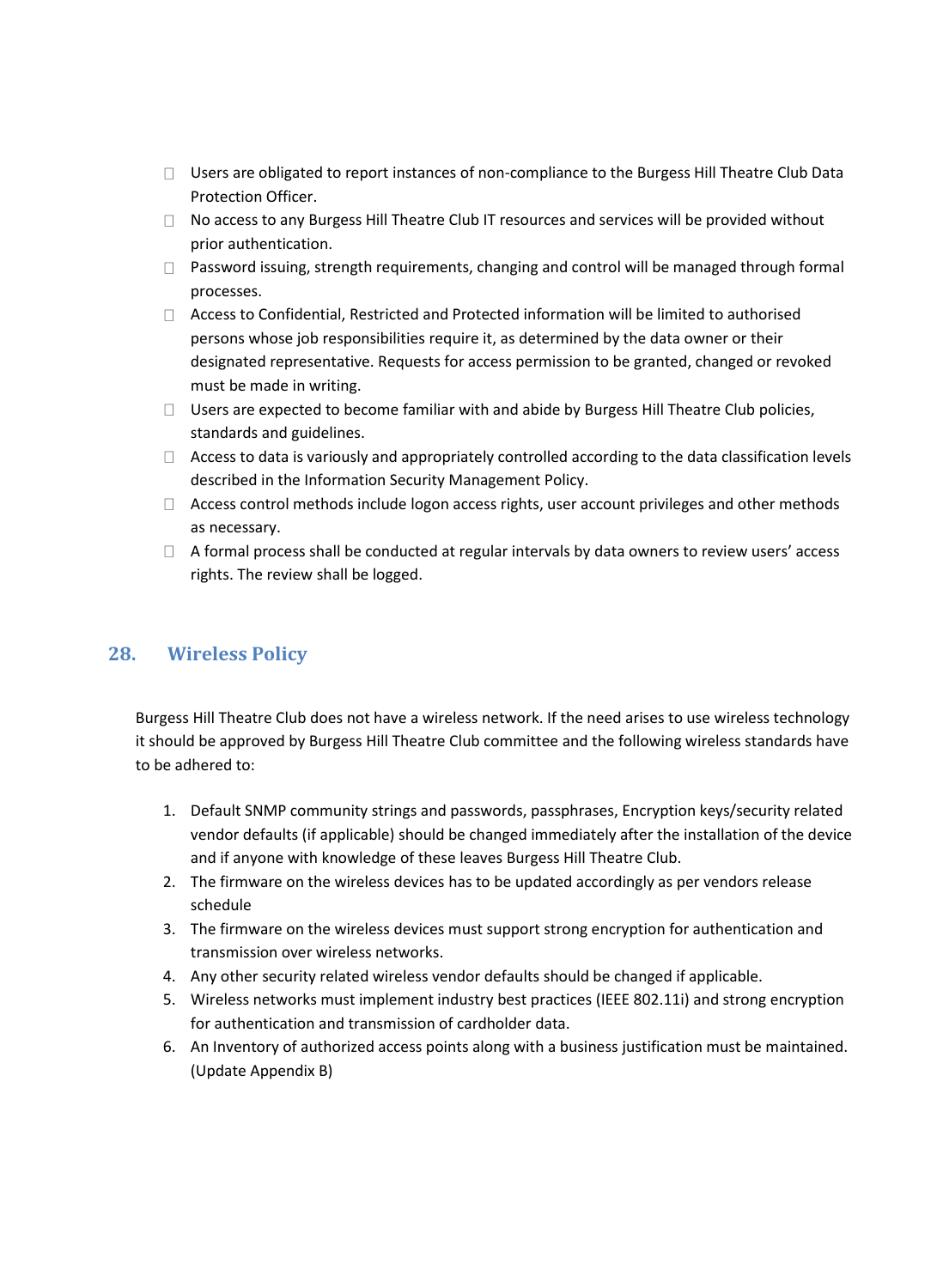## <span id="page-17-0"></span>**Appendix A – Agreement to Comply Form** – **Agreement to Comply With Information Security Policies**

Hannah Wilson

\_\_\_\_\_\_\_\_\_\_\_\_\_\_\_\_\_\_\_\_\_\_\_\_ **Officer Name (printed)** 

Data Protection Officer and Treasurer (Officer of the Club)

#### \_\_\_\_\_\_\_\_\_\_\_\_\_\_\_\_ **Department**

I agree to take all reasonable precautions to assure that company internal information, or information that has been entrusted to Burgess Hill Theatre Club by third parties such as customers, will not be disclosed to unauthorised persons. At the end of my service with Burgess Hill Theatre Club, I agree to return all information to which I have had access as a result of my position. I understand that I am not authorised to use sensitive information for my own purposes, nor am I at liberty to provide this information to third parties without the express written consent of the Committee that is the designated information owner.

I have access to a copy of the Information Security Policies, I have read and understand these policies, and I understand how it impacts my job. As a condition of continued service on Committee, I agree to abide by the policies and other requirements found in Burgess Hill Theatre Club security policy. I understand that non-compliance will be cause for disciplinary action up to and including termination of membership, and perhaps criminal and/or civil penalties.

I also agree to promptly report all violations or suspected violations of information security policies to the designated security officer.

**Employee Signature** 

\_\_\_\_\_\_\_\_\_\_\_\_\_\_\_\_\_\_\_\_\_\_\_\_

Laurence Leng

\_\_\_\_\_\_\_\_\_\_\_\_\_\_\_\_\_\_\_\_\_\_\_\_ **Officer Name (printed)** 

\_\_\_\_\_\_\_\_\_\_\_\_\_\_\_\_

Secretary (Officer of the Club)

#### **Department**

I agree to take all reasonable precautions to assure that company internal information, or information that has been entrusted to Burgess Hill Theatre Club by third parties such as customers, will not be disclosed to unauthorised persons. At the end of my service with Burgess Hill Theatre Club, I agree to return all information to which I have had access as a result of my position. I understand that I am not authorised to use sensitive information for my own purposes, nor am I at liberty to provide this information to third parties without the express written consent of the Committee that is the designated information owner.

I have access to a copy of the Information Security Policies, I have read and understand these policies, and I understand how it impacts my job. As a condition of continued service on Committee, I agree to abide by the policies and other requirements found in Burgess Hill Theatre Club security policy. I understand that non-compliance will be cause for disciplinary action up to and including termination of membership, and perhaps criminal and/or civil penalties.

I also agree to promptly report all violations or suspected violations of information security policies to the designated security officer.

**Employee Signature** 

\_\_\_\_\_\_\_\_\_\_\_\_\_\_\_\_\_\_\_\_\_\_\_\_